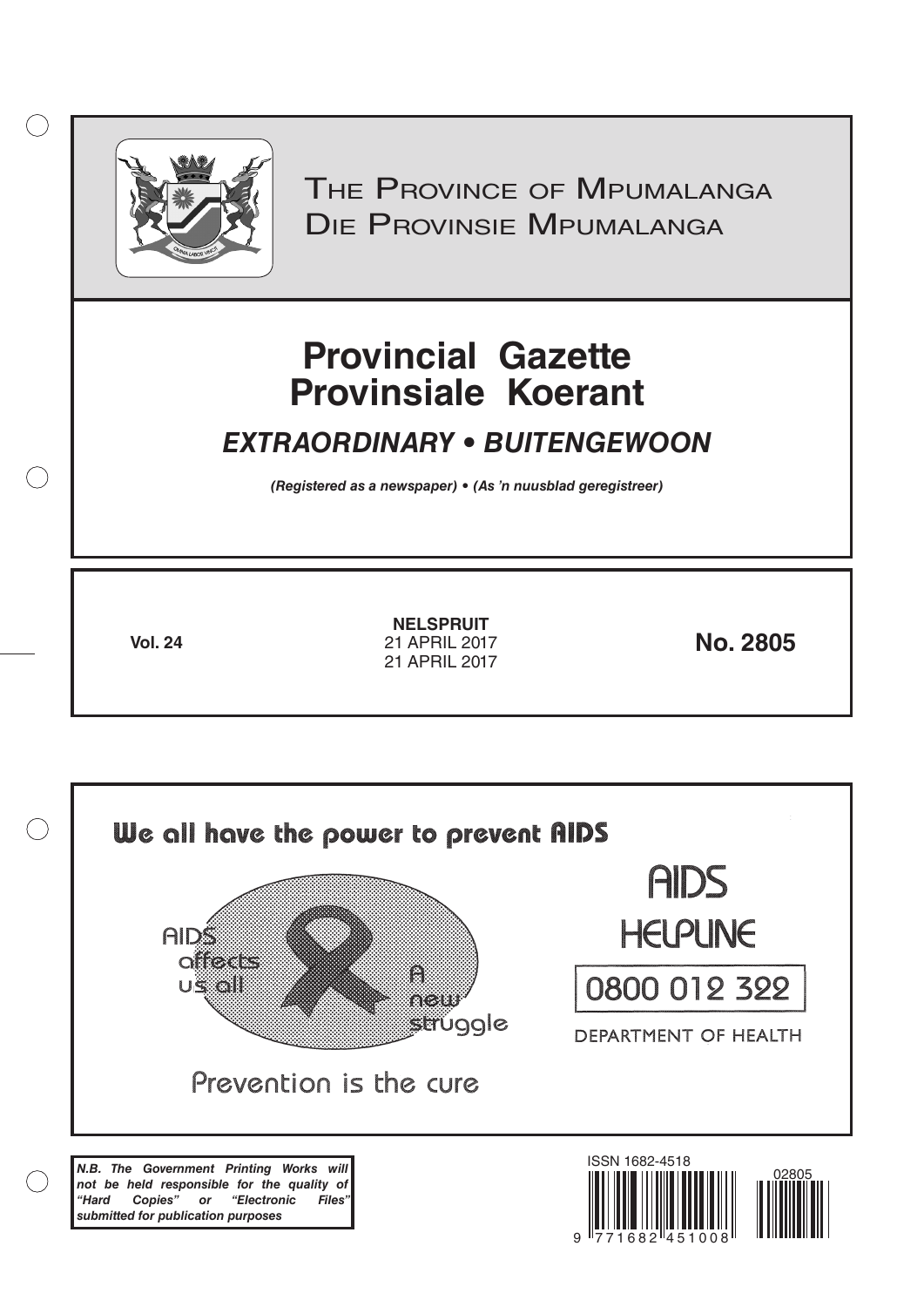# **IMPORTANT NOTICE:**

**The GovernmenT PrinTinG Works Will noT be held resPonsible for any errors ThaT miGhT occur due To The submission of incomPleTe / incorrecT / illeGible coPy.**

**no fuTure queries Will be handled in connecTion WiTh The above.**

#### **CONTENTS**

|    |                                                 | <i>Gazette Page</i> |     |
|----|-------------------------------------------------|---------------------|-----|
|    |                                                 | No.                 | No. |
|    | <b>GENERAL NOTICES • ALGEMENE KENNISGEWINGS</b> |                     |     |
| 38 |                                                 | 2805                |     |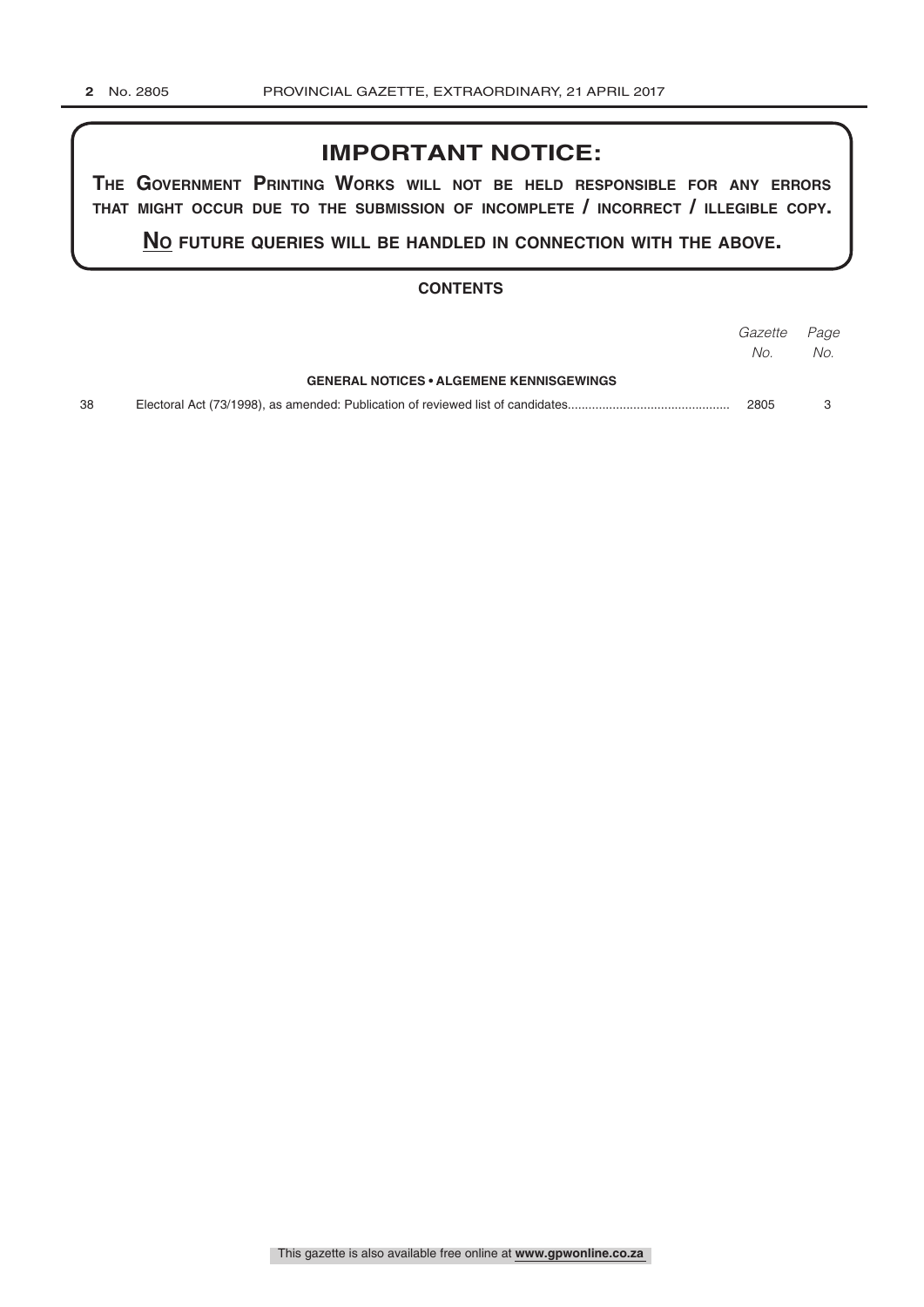# General Notices • Algemene Kennisgewings

#### **NOTICE 38 OF 2017**

## ELECTORAL ACT 73 of 1998, AS AMENDED

### **PUBLICATION OF REVIEWED LIST OF CANDIDATES**

List of candidates reviewed by the political party in question in accordance with item 21 of Schedule 1A to the Electoral Act, 1998 (Act No. 73 of 1998), as amended, is published in the Annexure in terms of item 22 of the said Schedule.

# **MR LINDA JOHN MWALE SECRETARY TO THE MPUMALANGA PROVINCIAL LEGISLATURE**

Date: 18 April 2017

#### **ANNEXURE**

| <b>Party</b>          | <b>Bushbuckridge Residents Association</b> |
|-----------------------|--------------------------------------------|
| List type             | <b>Provincial (Mpumalanga)</b>             |
| <b>Effective Date</b> | <b>18 April 2017</b>                       |

| <b>Position</b> | <b>Last Name</b> | <b>Full Names</b> |
|-----------------|------------------|-------------------|
|                 | Shilakwe         | Moloko Cecil      |
| 2               | Matsie           | Linky             |
| 3               | Mokoena          | Getrude Pabalelo  |
| 4               | Malele           | Phaswane Juliah   |
| 5               | Mashile          | Secruse Tanyane   |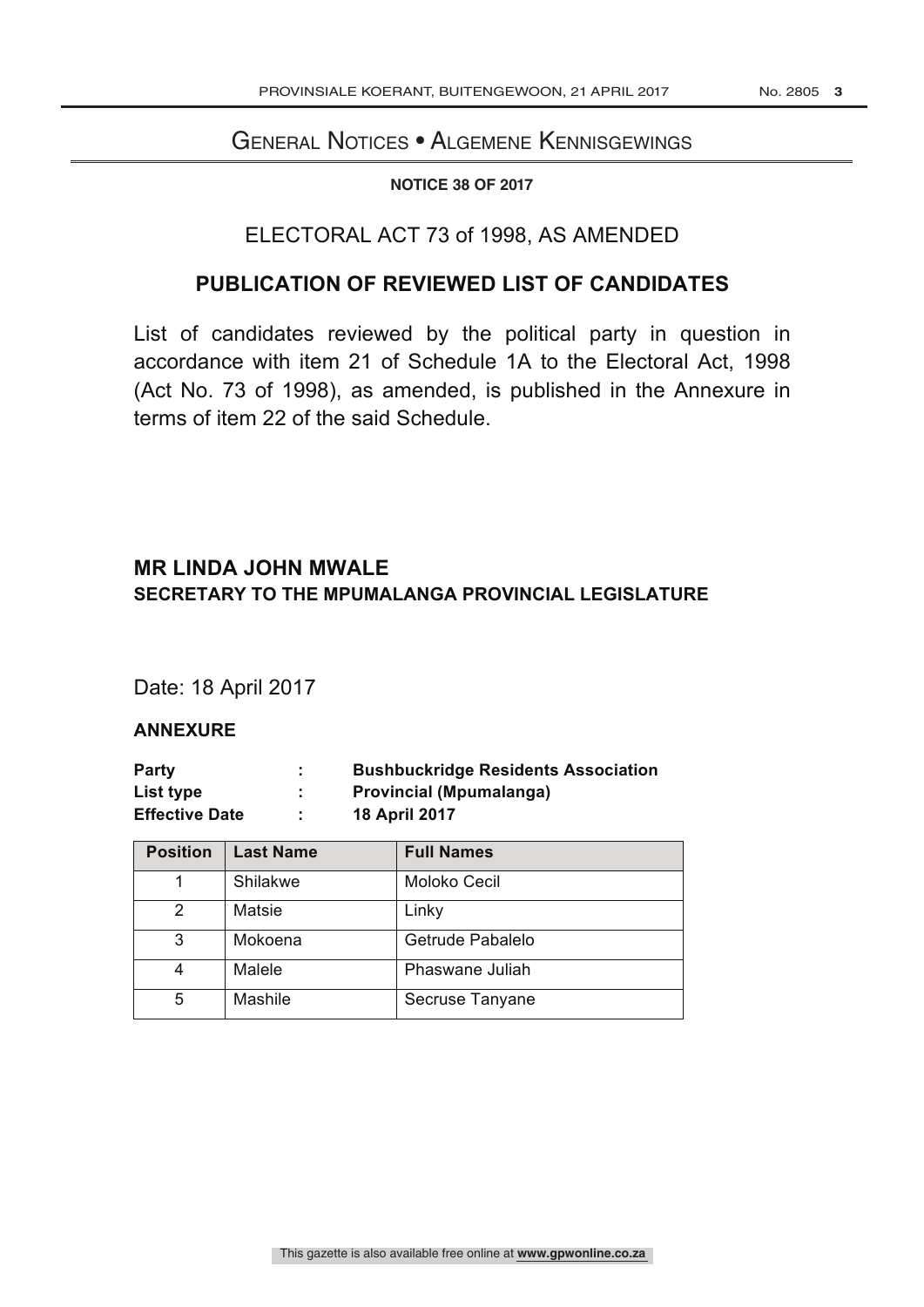| Position        | <b>Last Name</b> | <b>Full Names</b>               |
|-----------------|------------------|---------------------------------|
| 6               | Mapaile          | <b>Baumele Linah Confidence</b> |
| $\overline{7}$  | <b>Ntelele</b>   | Anthony Mpho                    |
| 8               | <b>Masite</b>    | Reuben Mackson                  |
| 9               | Maekisane        | Nyami Ephraim                   |
| 10              | Lebyane          | Tlaishego Advice                |
| 11              | Malatjie         | Pitso Jonathan                  |
| 12              | Malahle          | Canny                           |
| 13              | Machate          | Godfrey                         |
| 14              | Malatsie         | Hophney Tlalelo                 |
| 15              | Segodi           | Elizabeth                       |
| 16              | Malope           | Walter                          |
| $\overline{17}$ | Mothlakoana      | Lizzy Ntshokiye                 |
| 18              | Chiloane         | Solly Lucas                     |
| 19              | Mosoma           | <b>Mosieng Mekios</b>           |
| 20              | Maladji          | Phanias Elija                   |
| $\overline{21}$ | <b>Nhlane</b>    | Jeffrey Hlokomelo               |
| 22              | Dibakoane        | Silence Kgaugelo                |
| 23              | Magabane         | <b>Adam Elias</b>               |
| 24              | Mathebula        | Mavis                           |
| 25              | Monareng         | Mary                            |
| 26              | Madiba           | Elias Mpotane                   |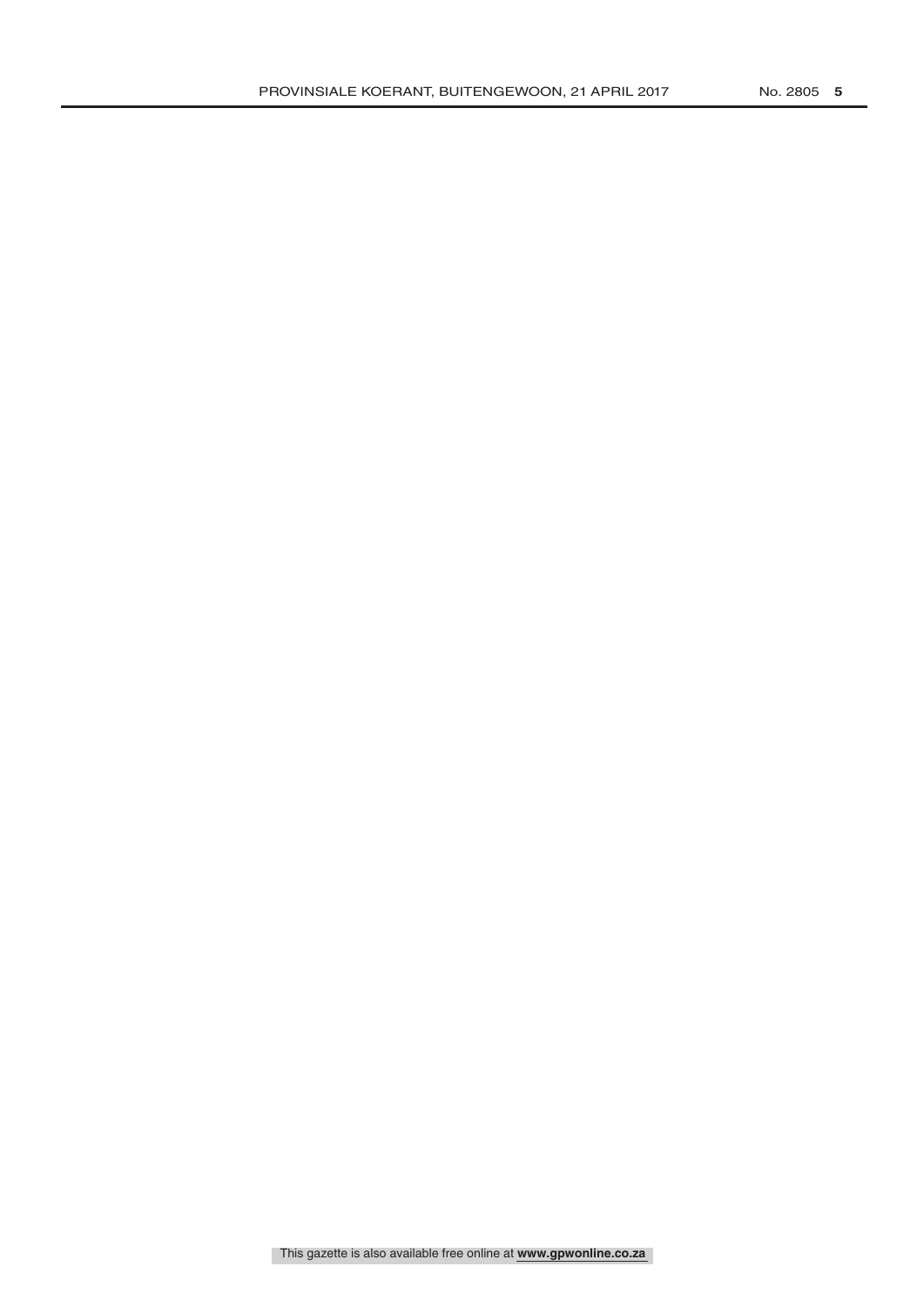This gazette is also available free online at **www.gpwonline.co.za**